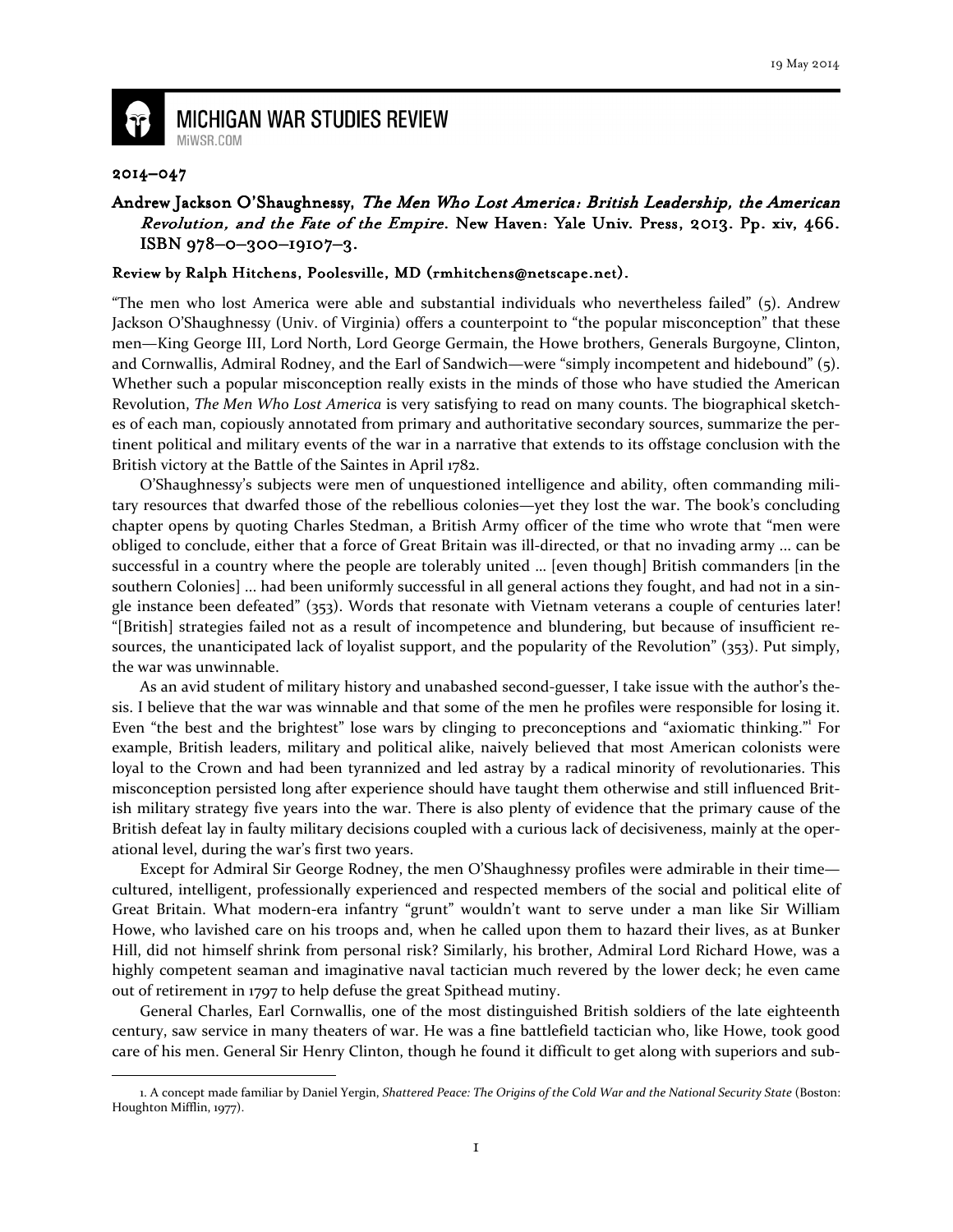ordinates alike, was nonetheless a gifted soldier. He played a decisive role in Britain's first great victory of the war at the Battle of Long Island, and later as Commander in Chief led the successful assault on Charleston, which opened the Southern Campaign. General John Burgoyne is remembered today as something of a dilettante with literary pretensions, but he had distinguished himself in the Seven Years War. Although he led his small British army to disaster at Saratoga in 1777, he was dutifully following his orders as he understood them. And does he not deserve praise for resolutely choosing a bold course of action over a prudent one that would have accomplished nothing from a strategic standpoint?

 Among the political figures profiled, King George III stands out as perhaps the most steadfast champion of the war, which he and his supporters saw as constitutional in nature—upholding the supremacy of Parliament as the guarantor of the rights of all Englishmen. There is much to esteem in King George, a diligent monarch and devoted family man who might have happily lived a simpler life as a country squire. As O'Shaughnessy emphasizes, George III became knowledgeable about military affairs and deferentially sought advice from long-serving professionals. Though he was waging a war on behalf of Parliamentary supremacy, "The interests of his country and his own interests were conveniently allied in his mind" (39).

The King's equally sympathetic first minister (the term "prime minister" was not yet in use), Frederick Lord North, was mocked for his homely appearance yet admired by both friend and foe for skillfully managing a divided Parliament during the war. And, as Chancellor of the Exchequer, he proved an assiduous and capable steward of the public fisc, implementing significant reforms of the government's financial policies. The author stresses that Lord North, though unenthusiastic about the American war (he repeatedly and without avail asked to resign), loyally supported his king and used his remarkable, much admired rhetorical skills to keep an increasingly dissident Parliament in check.

The principal manager of the British war effort from 1775 until the end of 1781 was the Secretary of State for America, Lord George Germain. O'Shaughnessy's portrait of him is thorough and nuanced. Germain was a divisive figure in Parliament and the public eye, not least because he had suffered professional disgrace during the Seven Years War. A senior general in the Allied (Anglo-German) army at the Battle of Minden in 1759, he was suspected of either uncharacteristic hesitancy or outright disobedience in failing to pursue the retreating French. He was relieved of command, but the British Army took no further action against him. Germain, not heeding the modern proverb "be careful what you ask for," demanded a court-martial to clear his name. The court, alas, dismissed him from the Army and declared him unfit to serve the King in any military capacity. Though he retained his seat in Parliament and rose to high office, for the rest of his career Germain was tarred by political enemies with his failure at Minden.

Facing more and more parliamentary and public disfavor as the war ran its unhappy course, Germain nonetheless showed uncommonly good strategic sense and administrative ability: he "had a more realistic and pragmatic approach to the war than is often appreciated" (176). He well understood the difficulties of waging war in America, having studied closely the British Army's experiences during the French and Indian War. Even before taking office in 1775, he advocated a single decisive campaign bringing overwhelming force to bear on the colonial army. Once in office, he worked tirelessly to assemble the military and naval resources in 1776 to embark on such a campaign. "His strategy represented what most military historians believe to have been the best opportunity for Britain to win the American Revolution" (177).

 Lord Germain displayed commendable restraint throughout a long string of unsuccessful campaigns, eschewing the temptation to micromanage his difficult subordinates. However, his strategy in the key campaign in 1776 was frustrated by his commanders, the Howe brothers in New York and Sir Guy Carleton in Canada, whose conciliatory attitude and failure to capitalize on their much superior military strength let the chance for decisive victory slip away. The Howe brothers, in particular, lapsed from indolence into an outright incompetence that O'Shaughnessy fails to recognize. Sir William Howe did not aggressively follow up his convincing victory against George Washington's army on Long Island, and his brother, Vice Admiral Lord Howe, failed to use the large British fleet in New York harbor to block Washington's daring nighttime evacuation of his army across the East River or his later transfer of most of the Continental Army across the Hudson to New Jersey. Many historians have noted that Washington veered between egregious military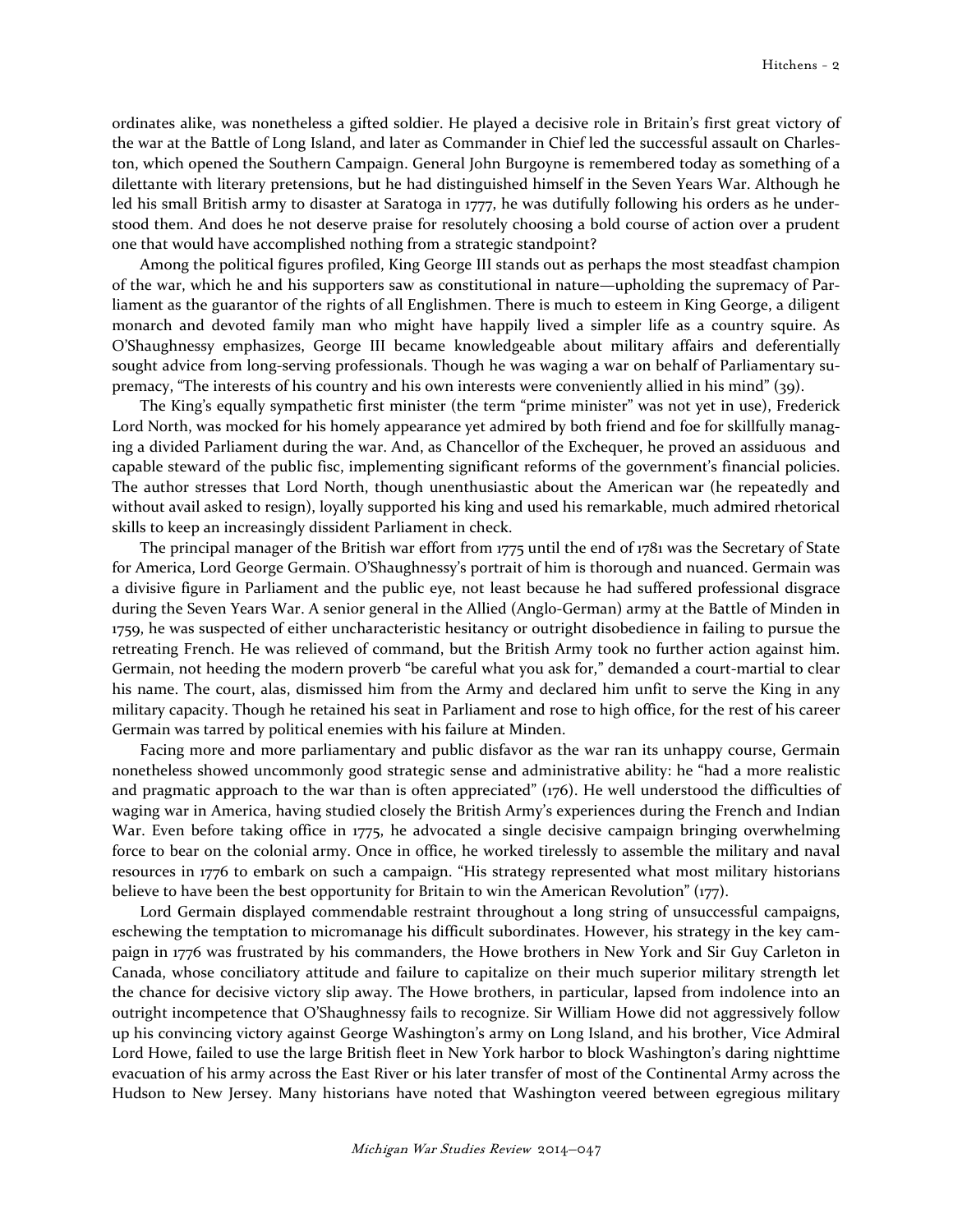blunders and acts of surprising tactical brilliance in responding to the Howe brothers' leisurely approach to campaigning.

 O'Shaughnessy gives deserved credit to another cabinet member blamed for the loss of America, John Montagu, the Earl of Sandwich and First Lord of the Admiralty. Though a "notorious libertine" (320), Sandwich was one of the most conscientious and hard-working First Lords in the long history of the Royal Navy. Nevertheless, when the American war expanded into a global conflict with the entry of the French (1778), the Spanish (1779), and the Dutch (1780), the Royal Navy proved unable to quash the rebellion. Sandwich had insisted on taking firm measures to suppress the American revolution already in 1775; this is reflected in the formidable fleet entrusted to Lord Howe the following year. But his strategic priorities shifted after France became an active adversary: as the author observes, Sandwich consistently favored keeping strong forces in home waters in line with the successful British strategy during the Seven Years War. He clashed with Lords North and Germain over their preoccupation with the war in the Western Hemisphere.

Expansion of the fleet was a slow, laborious process, hampered by tight fiscal constraints. O'Shaughnessy rightly concludes that "The overextension of the fleet was the undoing of the British war in America" (345). That undoing, however, ought not to be laid at the feet of the Earl of Sandwich, who struggled against insuperable political and material obstacles to increase the size and capabilities of the Royal Navy. The blame must be shared with the last military figure profiled, in many respects the most controversial of them all.

 Admiral Sir George Rodney emerged from the war a great hero of the Royal Navy, thanks to his victory over French Admiral François Joseph Paul de Grasse at the Battle of the Saintes. A firm disciplinarian and capable tactician, he was one of the few senior admirals who could be entrusted with command of a major fleet, and one of an even smaller number willing to serve under Lord North's administration at this late stage in the hitherto frustrating war. Rodney also showed great interest in naval innovations like copper sheathing to prolong hull life and improve sailing qualities, as well as long-overdue changes in medical care to better the lot of the common sailor—even in the pestilential West Indies environment, the mortality rate in Rodney's fleet was "1.4 percent compared to 11 percent among the army in the Caribbean" (296).

 Unfortunately, Rodney also exhibited astonishing greed and a tendency toward financial impropriety that set him apart even at a time when the prize-money system of incentive—"the age-old practice of private profit from the plunder of war" (304)—had firmly embedded materialistic concerns in the lives and careers of every naval officer. After Holland entered the war, Rodney promptly descended with his fleet on the small Dutch colony of St. Eustatius, a lucrative commercial center of Caribbean trade and source of considerable material support for the American rebels. But his conduct there "had disastrous strategic consequences for the British war in America…. Rodney remained at St. Eustatius for three critical months during which he ceased to pursue further naval operations" (308).

In 1781, together with his chief subordinate, Rear Admiral Samuel Hood, Rodney had parried briefly with the huge French fleet under de Grasse, but the plundering of St. Eustatius and the resultant legal wrangling thoroughly preoccupied Britain's best admiral. Although Rodney learned in late summer 1781 that de Grasse had sailed to North America to conduct joint operations with the Continental Army and the French troops in the Colonies, he neglected to inform his counterpart in New York, Rear Admiral Thomas Graves, in a timely manner and also failed to consider the possibility that de Grasse would take his entire fleet to North America. He dispatched Hood with part of his fleet to reinforce Graves, bringing the combined squadron to nineteen ships of the line (against de Grasse's twenty-eight), but Rodney himself elected to sail to England with three ships of the line to answer the storm of parliamentary and public criticism over his actions at St. Eustatius. His plea of illness (a recurrence of gout) was a weak excuse—he had, after all, been bedridden during the "Moonlight Battle" off Cape St. Vincent in January 1780, yet prevailed over a Spanish fleet. Had he taken his entire fleet and his own valuable person to North America in pursuit of de Grasse, the decisive Battle of the Chesapeake in September 1781 might have had a different outcome and the army of Lord Cornwallis, trapped at Yorktown, might have been saved. Instead, Graves and Hood were beaten by de Grasse and Cornwallis was doomed. Rodney eventually returned to the Caribbean and his sub